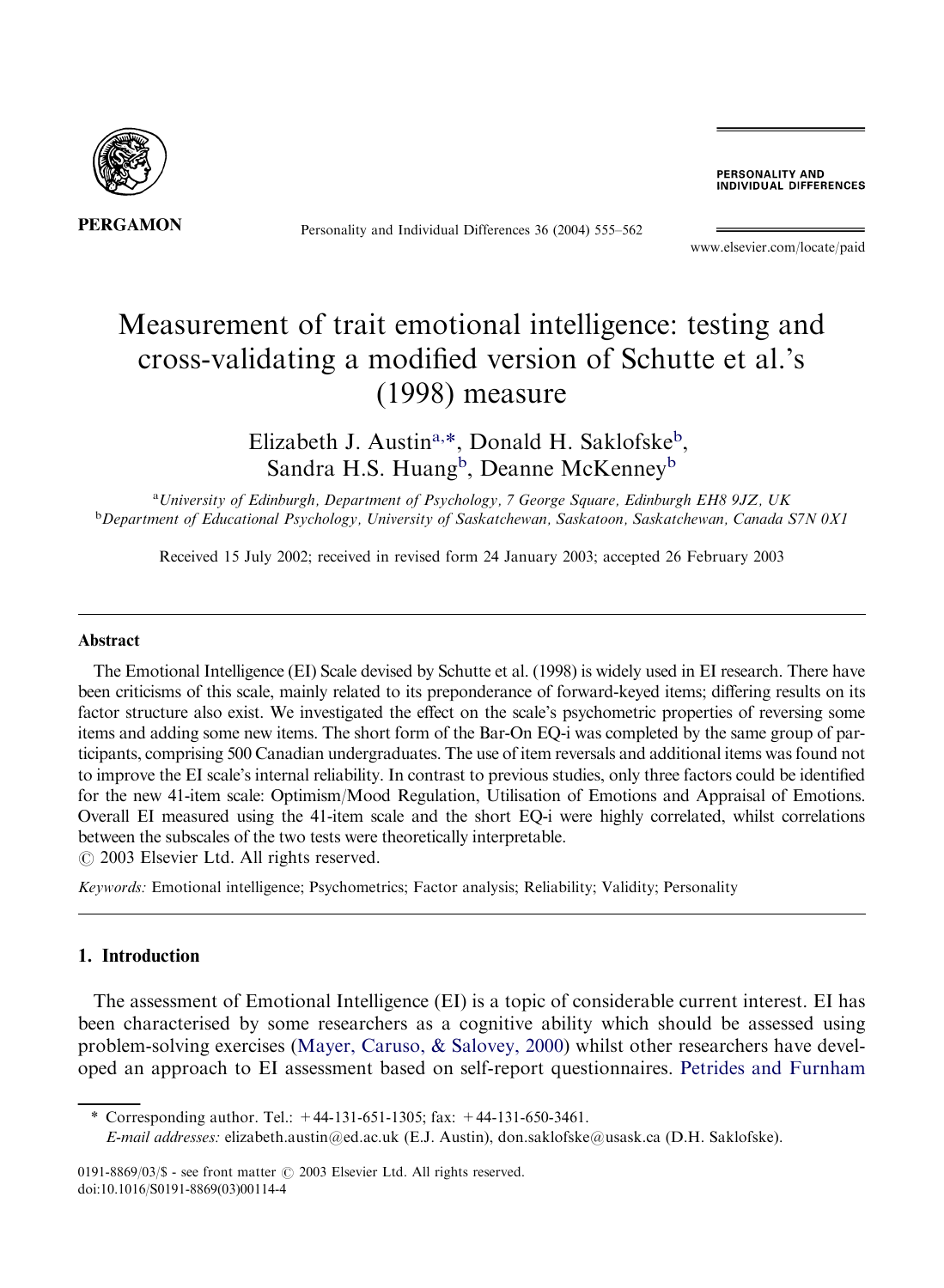[\(2000, 2001\)](#page--1-0) have proposed that these two types of measure should be termed ability and trait EI respectively. The relationships between the two methods of EI assessment require further study; unless one assessment method emerges as the dominant paradigm, further separate lines of enquiry on both approaches will also be required. The present work represents some further developments in the study of the assessment of trait EI.

A short 33-item self-report Emotional Intelligence Scale (EIS) was developed by [Schutte et al.](#page--1-0) [\(1998\)](#page--1-0) and has subsequently been used in a number of studies [\(Ciarrochi, Chan, & Bajgar, 2001;](#page--1-0) [Petrides & Furnham, 2000; Saklofske, Austin, & Minski, 2003; Schutte et al., 2001](#page--1-0)). Interest in this scale has been in part motivated by its relative brevity compared with the main commercial trait EI instrument, the [Bar-On EQ-i \(1996\),](#page--1-0) which comprises 133 items. Findings from studies of the EIS suggest that it provides a reliable and valid trait EI measure: test–retest and internal reliabilities are good and group differences in scores and correlations with other measures have generally been found to be accordance with theoretical expectations ([Ciarrochi et al., 2001; Saklofske et al., 2003; Schutte](#page--1-0) [et al., 1998, 2001](#page--1-0)). Nonetheless, this scale has been criticised for a lack of reverse-keyed items ([Pet](#page--1-0)[rides & Furnham, 2000; Saklofske et al., 2003](#page--1-0)), which could potentially lead to a confounding of EI score with acquiescent responding. Longer questionnaires such as the EQ-i have also addressed this potential problem through the use of Positive and Negative Impression Scales as well as an Inconsistency Index to detect respondents who respond randomly or who contradict themselves. In addition, whilst [Schutte et al. \(1998\)](#page--1-0) proposed that their scale was a unidimensional EI measure, two separate studies have suggested that there are four sub-factors (Optimism/Mood Regulation, Appraisal of Emotions, Social Skills and Utilisation of Emotions) in addition to an overall EI factor [\(Petrides & Furnham, 2000; Saklofske et al., 2003\)](#page--1-0). In this context, it is of interest both to study the possibilities for and effects of the inclusion of a higher proportion of reverse-keyed items.

In the present study a modified version of the Schutte EIS was devised containing a higher proportion of reverse-keyed items. Some new items were also added, mainly to target the Utilisation of Emotions factor, which was previously found to be of lower reliability than the other factors [\(Sak](#page--1-0)[lofske et al., 2003](#page--1-0)). In addition, a cross-comparison with a new short (51-item) version of the Bar-On Emotional Quotient Inventory [\(EQ-i:S, Bar-On, 2002](#page--1-0)) was also performed. For the EQ-i:S measure, the reliabilities of overall EI and EI subscales were obtained, allowing its psychometric properties to be compared with those of the original longer version [\(Bar-On, 1996\)](#page--1-0). Associations between the two EI measures at the scale and sub-scale level were also investigated. These comparisons are of interest since the two scales are based on different theoretical approaches. Bar-On's EI model was derived from an extensive literature review of the key components of emotional fuctioning (Bar-On, 1997), whereas the Schutte Scale was derived using a three-component model of EI (appraisal/expression of emotions, regulation of emotions and utilisation of emotions) proposed by [Salovey and Meyer \(1990\).](#page--1-0)

#### 2. Method

## 2.1. Participants

The participants were 500 Canadian undergraduate university students, of whom 329 were female, 169 were male and two did not specify gender. The mean age of the group was 22.8 years, standard deviation 6.0 years.